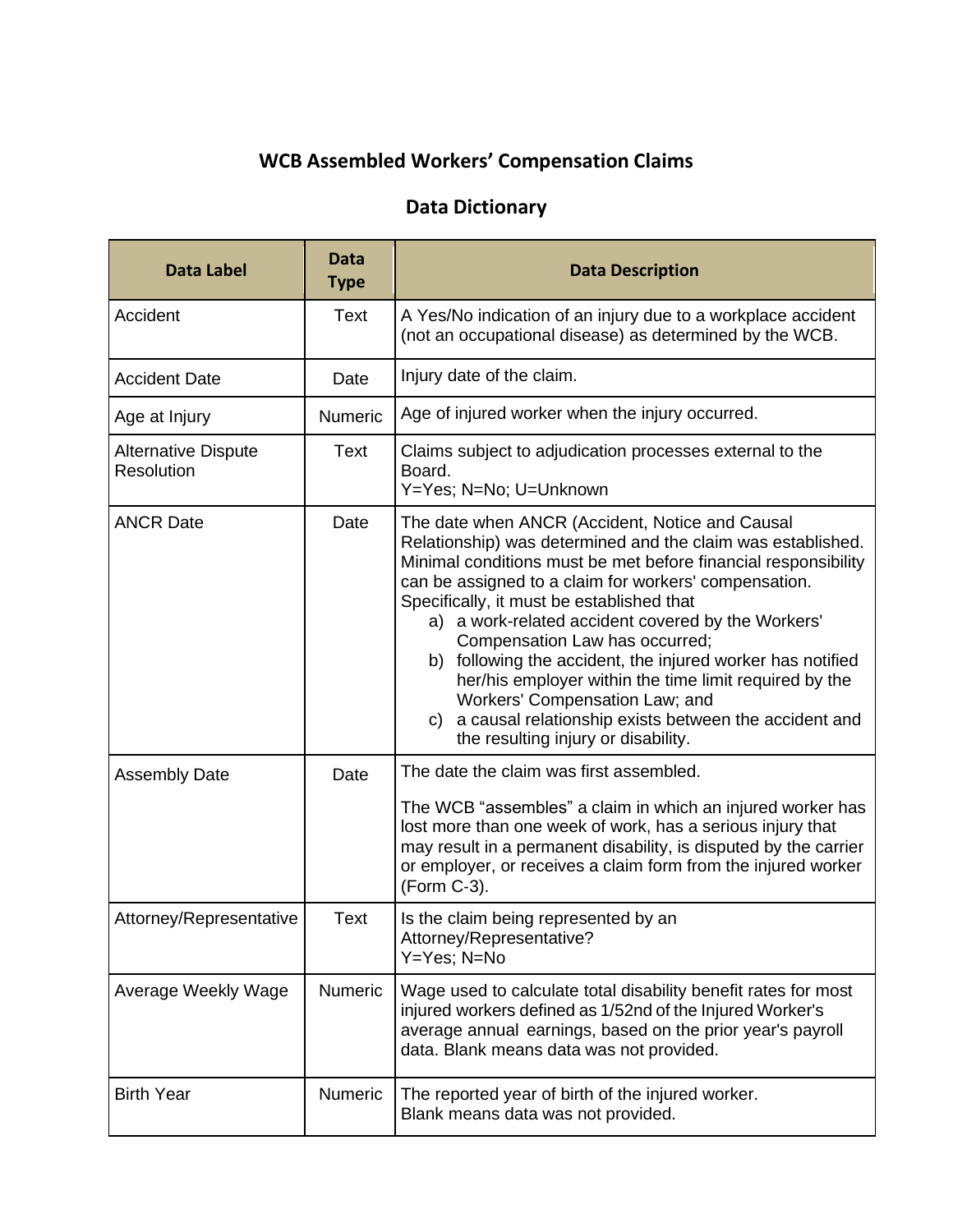| C-2 date            | Date           | Date of receipt of the Employer's Report of Work-Related<br>Injury/Illness or equivalent (formerly Form C-2). Blank<br>indicates no form received.<br>For data sets published prior to the first quarter of 2022, the<br>C-2 Date is the date of receipt of the "Employer's Report of<br>Work-Related Injury/Illness" for C-2. For data sets created in<br>the first quarter of 2022 and forward, the C-2 Date is set to<br>the earliest received date of equivalent injury/illness filings,<br>including electronic data filed though the Board's eClaims<br>process.                                                                                                                                                               |
|---------------------|----------------|--------------------------------------------------------------------------------------------------------------------------------------------------------------------------------------------------------------------------------------------------------------------------------------------------------------------------------------------------------------------------------------------------------------------------------------------------------------------------------------------------------------------------------------------------------------------------------------------------------------------------------------------------------------------------------------------------------------------------------------|
| C-3 date            | Date           | Date Form C-3 was received. Blank indicates no form<br>received.<br>C-3 is the "Employee Claim" form.                                                                                                                                                                                                                                                                                                                                                                                                                                                                                                                                                                                                                                |
| <b>Carrier Name</b> | <b>Text</b>    | Name of primary insurance provider responsible for providing<br>workers' compensation coverage to the injured worker's<br>employer.                                                                                                                                                                                                                                                                                                                                                                                                                                                                                                                                                                                                  |
| <b>Carrier Type</b> | Text           | Type of primary insurance provider responsible for providing<br>workers' compensation coverage to the injured worker's<br>employer (Private Carrier, State Insurance Fund, Self-<br>insured, or Special Fund). (See FAQ for clarifications on<br>carrier type)<br>1A. PRIVATE<br>2A. SIF (NYS Insurance Fund)<br>$\bullet$<br>2B. ATF (Aggregate Trust Fund)<br>$\bullet$<br><b>3A. SELF PUBLIC</b><br>$\bullet$<br><b>4A. SELF PRIVATE</b><br>$\bullet$<br>5A. SPECIAL FUND - CONS. COMM. (SECT. 25-A)<br>$\bullet$<br>5B. SPECIAL FUND - CONS. COMM. (SECT. 15-8))<br>$\bullet$<br>5C. SPECIAL FUND - POI CARRIER WCB MENANDS<br>5D. SPECIAL FUND - UNKNOWN<br><b>UNKNOWN - Carrier Unknown/Undetermined</b>                       |
| Claim Identifier    | <b>Numeric</b> | Unique identifier for each claim, assigned by WCB.                                                                                                                                                                                                                                                                                                                                                                                                                                                                                                                                                                                                                                                                                   |
| Claim Injury Type   | <b>Text</b>    | Describes the claim injury in terms of the benefits awarded by<br>Board:<br>NON-COMP – No indemnity benefits awarded for the<br>$\bullet$<br>claim<br>MED ONLY - Medical benefits only<br>$\bullet$<br>TEMPORARY - Claim is awarded temporary total or<br>$\bullet$<br>partial benefits for lost time<br>PPD SCH LOSS - Claim is awarded a Permanent<br>Partial Scheduled Loss of Use Disability benefit<br>involving a scheduled part(s) of body<br>PPD NSL - Claim is awarded a Permanent Partial<br>$\bullet$<br>Non-Scheduled Loss Disability benefit for body part(s)<br>such as neck or back<br>PTD – Claim is awarded benefits for a Permanent<br><b>Total Disability</b><br>DEATH - Claim for death benefits filed under WCL |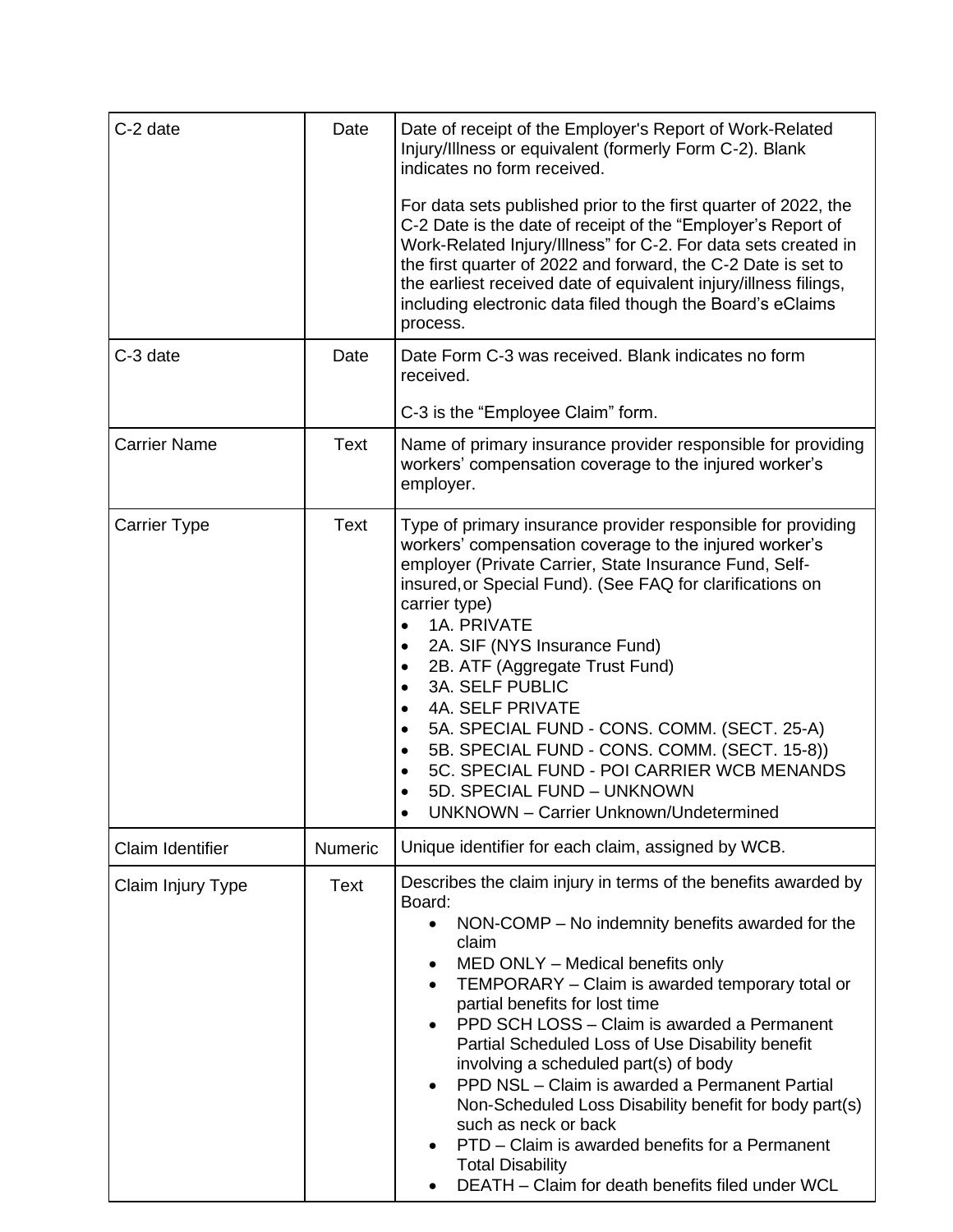|                             |             | §16 as a result of the death of a worker<br>CANCELLED – Claim is cancelled if assembled in<br>error or determined to be a duplicate                                                                                                                                                                                                                                                                                                                                                                                                                                                                                                                                      |
|-----------------------------|-------------|--------------------------------------------------------------------------------------------------------------------------------------------------------------------------------------------------------------------------------------------------------------------------------------------------------------------------------------------------------------------------------------------------------------------------------------------------------------------------------------------------------------------------------------------------------------------------------------------------------------------------------------------------------------------------|
| <b>Claim Type</b>           | <b>Text</b> | This field indicates the Claim type:<br>Non-WC<br><b>PFL Discrimination</b><br><b>PFL No Insurance</b><br>$\bullet$<br>Vol Ambulance Worker WC Claim<br>Vol Fireman WC Claim<br><b>Workers Compensation Claim</b>                                                                                                                                                                                                                                                                                                                                                                                                                                                        |
| <b>Closed Count</b>         | Numeric     | The number of times a claim was closed in its lifespan with a<br>decision of, "No Further Action".                                                                                                                                                                                                                                                                                                                                                                                                                                                                                                                                                                       |
| <b>Controverted Date</b>    | Date        | The controverted claim resolution process begins with the<br>arrival of both a notice of controversy (C-7/FROI-04/SROI-04)<br>and a "qualifying" medical report. At that time, the claim is<br>scheduled for a Pre-Hearing Conference (PHC). For data<br>sets published prior to the first quarter of 2022, the<br>Controverted Date field was set to the PHC date captured by<br>the Board's Claims Information System. For data sets created<br>in the first quarter of 2022 and forward, the Controverted<br>Date may also be set to the later of the two received dates of<br>the notice of controversy (C-7/FROI-04/SROI-04) or the<br>"qualifying" medical report. |
| County of Injury            | <b>Text</b> | Name of the New York County where the injury occurred.                                                                                                                                                                                                                                                                                                                                                                                                                                                                                                                                                                                                                   |
| COVID-19 Indicator          | Text        | Indication that the claim may be associated with COVID-19.<br>The indicator value is "Y" if the WCIO Nature of Injury Code is<br>83 or for dates of injury December 1, 2019 or later, the injury<br>text description includes terms like "covid", "19", "corona" or<br>"virus". The indicator value is "N" if the claim does not appear<br>to be associated with COVID-19.<br>Y – Yes<br>$N - No$                                                                                                                                                                                                                                                                        |
| <b>Current Claim Status</b> | <b>Text</b> | Present status of the claim: (see FAQ for clarifications on<br>claim status types)<br><b>Administratively Closed</b><br>$\bullet$<br><b>Argument Set</b><br><b>Board Restoral</b><br><b>Case Cancelled</b><br><b>Hearing Set</b><br><b>Hearing Unset</b><br><b>Motion Set</b><br>Newly Assembled<br>No Further Action<br><b>Re-Opened Administratively</b><br>Referee - Reserved Decision<br><b>Returned to Examining</b>                                                                                                                                                                                                                                                |
| <b>District Name</b>        | <b>Text</b> | Name of the WCB district office that oversees claims for that<br>region or area of the state.                                                                                                                                                                                                                                                                                                                                                                                                                                                                                                                                                                            |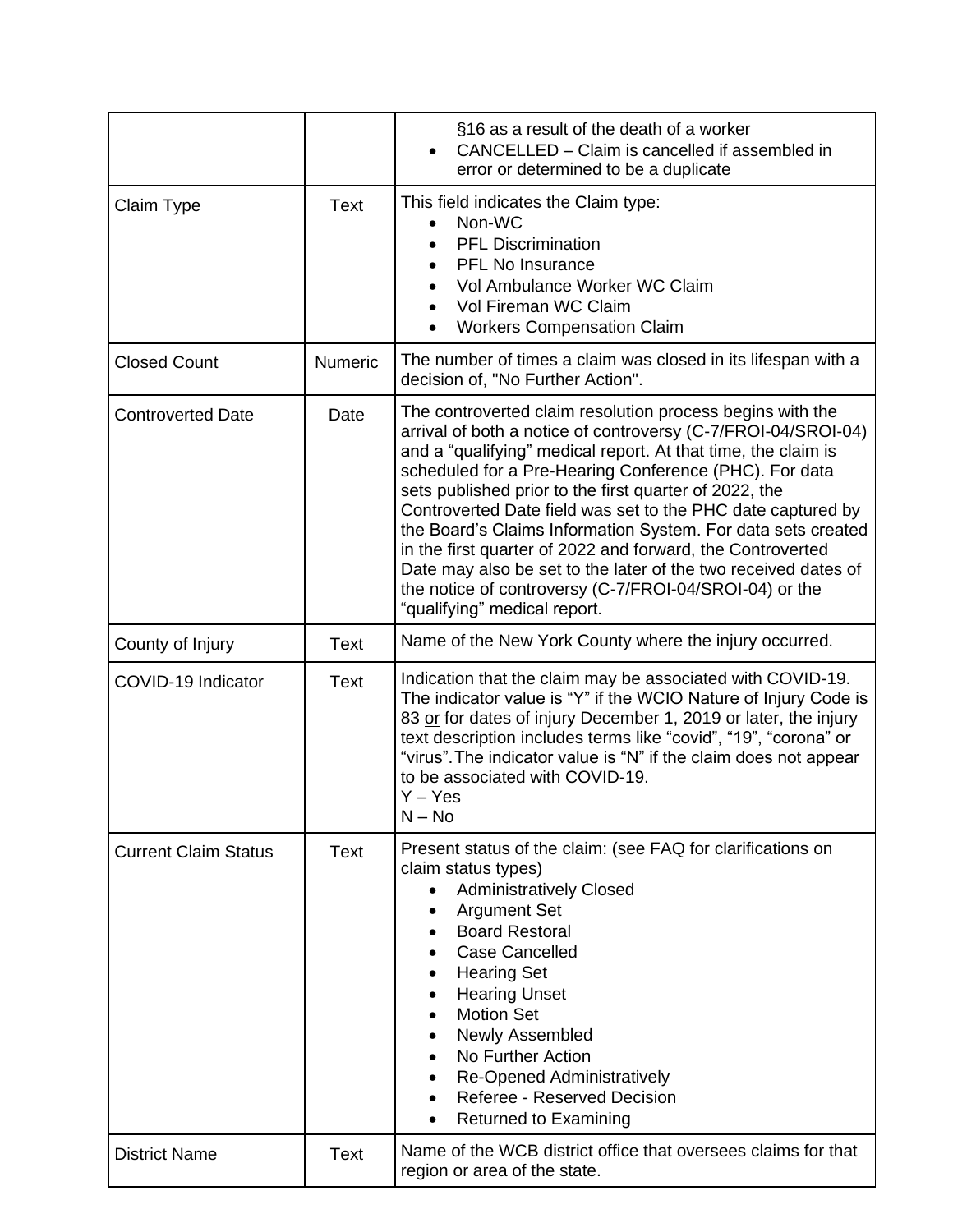| <b>First Appeal Date</b>             | Date           | Date the claim was first appealed. A blank date means the<br>claim has not yet been appealed.                                                                                                                                                                                                                                                                                                                                                                                                                                                                                                                |
|--------------------------------------|----------------|--------------------------------------------------------------------------------------------------------------------------------------------------------------------------------------------------------------------------------------------------------------------------------------------------------------------------------------------------------------------------------------------------------------------------------------------------------------------------------------------------------------------------------------------------------------------------------------------------------------|
| <b>First Hearing Date</b>            | Date           | Date the first hearing was held on a claim at a WCB hearing<br>location. A blank date means the claim has not yet had a<br>hearing held.                                                                                                                                                                                                                                                                                                                                                                                                                                                                     |
| Gender                               | <b>Text</b>    | The reported gender of the injured worker:<br>F - Female; M - Male,<br>U - Unknown (gender not specified)                                                                                                                                                                                                                                                                                                                                                                                                                                                                                                    |
| <b>Hearing Count</b>                 | <b>Numeric</b> | Number of WCB hearings held on the claim.                                                                                                                                                                                                                                                                                                                                                                                                                                                                                                                                                                    |
| <b>Highest Process</b>               | <b>Text</b>    | The highest claim resolution process. (See FAQ for<br>clarifications on resolution process types)<br>1. NO RESOLUTIONS<br>2. ADMINISTRATIVE DETERMINATION<br>3B. CONCILIATION - MEETING<br>4A. HEARING - JUDGE<br>4B. HEARING - APPEAL<br><b>4C. HEARING - SETTLEMENT</b>                                                                                                                                                                                                                                                                                                                                    |
| IME-4 count                          | Numeric        | Number of IME-4 forms received per claim. The IME-4 form is<br>the "Independent Examiner's Report of Independent Medical<br>Examination" form.                                                                                                                                                                                                                                                                                                                                                                                                                                                               |
| <b>Industry Code</b>                 | <b>Text</b>    | First two digits of NAICS industry code reported after the<br>Board's implementation of the IAIABC's Electronic Data<br>Interchange (EDI) Claims standard. The North American<br>Industry Classification System (NAICS) is the standard used<br>by Federal statistical agencies in classifying business<br>establishments for the purpose of collecting, analyzing, and<br>publishing statistical data related to the U.S. business<br>economy. More details of NAICS code and descriptions are<br>available at: https://www.naics.com/search-naics-codes-by-<br>industry/. Blank means it was not reported. |
| <b>Industry Code</b><br>Description  | Text           | 2-digit NAICS industry code description used to classify<br>businesses according to their economic activity. The North<br>American Industry Classification System (NAICS) is the<br>standard used by Federal statistical agencies in classifying<br>business establishments for the purpose of collecting,<br>analyzing, and publishing statistical data related to the U.S.<br>business economy. More details of NAICS code and<br>descriptions are available at: https://www.naics.com/search-<br>naics-codes-by-industry/. Blank means it was not reported.                                               |
| Interval Assembled to<br><b>ANCR</b> | Numeric        | The number of days from the WCB Claim Assembly date to<br>the establishment of the claim. A claim is established when<br>Accident Notice Causal Relationship (ANCR) or Occupational<br>Disease Notice Causal Relationship (ODNCR) is found in the<br>claim.                                                                                                                                                                                                                                                                                                                                                  |
| <b>Medical Fee Region</b>            | <b>Text</b>    | This is the approximate region where the injured worker<br>would receive medical service based on a ZIP code mapping to<br>NYS counties. A more accurate mapping is available for a fee<br>in the New York State Workers' Compensation Board's                                                                                                                                                                                                                                                                                                                                                               |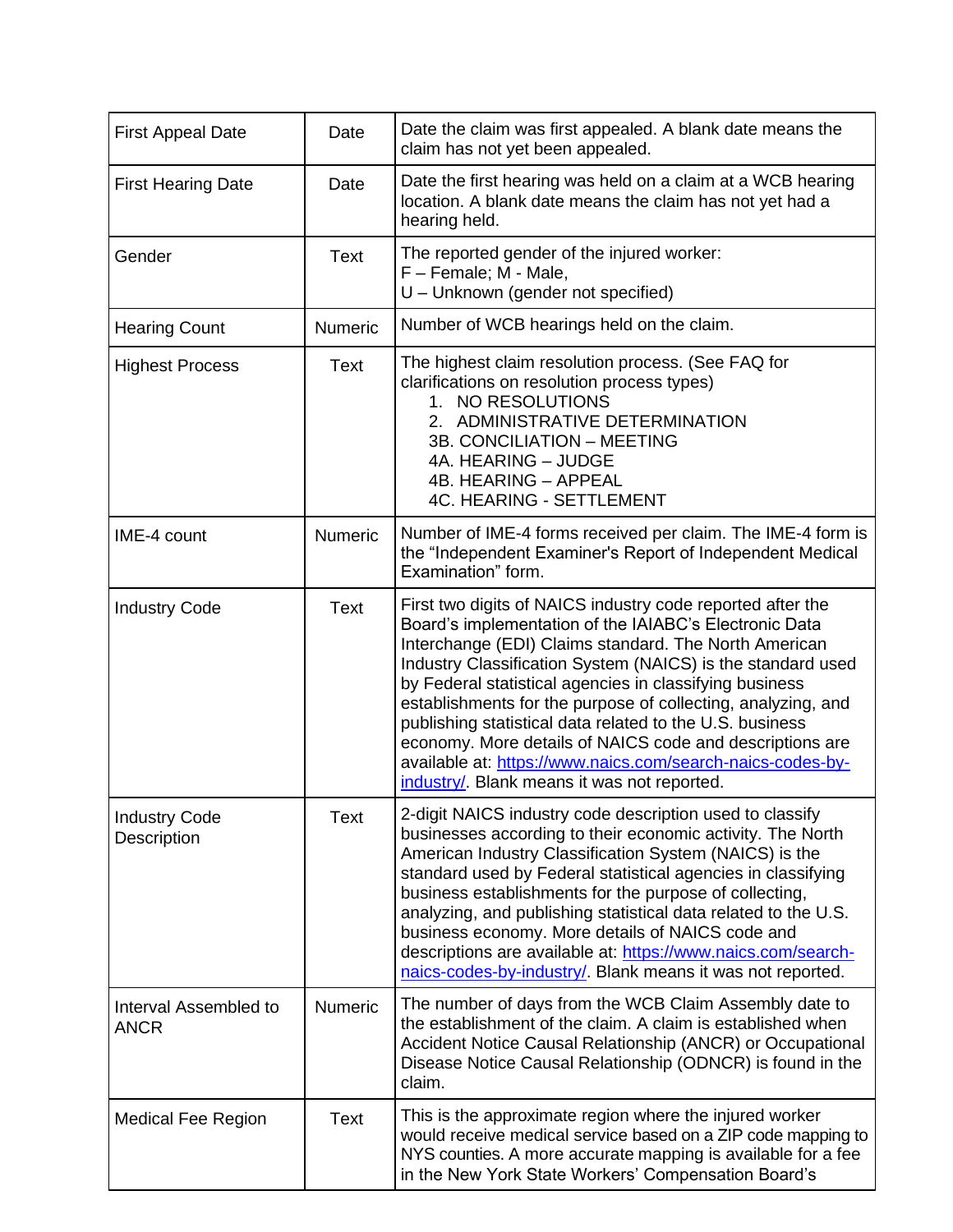|                                            |             | Medical Fee Schedule.<br>Region 1: Rural areas outside of Buffalo, Albany,<br>I.<br>Syracuse, Rochester, Utica & Binghamton.<br>Region 2: Buffalo, Albany, Syracuse, Rochester, Utica<br>Ш.<br>& Binghamton.<br>Region 3: Westchester, Rockland & most of Suffolk,<br>III.<br>Orange, & Putnam.<br>Region 4: New York City, Nassau, and Western<br>IV.<br>Suffolk.<br>UK=Unknown |
|--------------------------------------------|-------------|----------------------------------------------------------------------------------------------------------------------------------------------------------------------------------------------------------------------------------------------------------------------------------------------------------------------------------------------------------------------------------|
| <b>Occupational Disease</b>                | <b>Text</b> | A Yes/No indication of the onset of disability, attributable to<br>the occupation of the worker (not from a specific workplace<br>accident), as determined by the WCB.                                                                                                                                                                                                           |
| <b>OIICS Event Exposure</b><br>Code        | <b>Text</b> | OIICS is the Occupational Injury and Illness Classification<br>System. The OIICS event exposure codes & descriptions are<br>available at https://www.bls.gov/iif/oiics_manual_2007.pdf.<br>Blank means it does not apply to this claim. See FAQ for<br>more information.                                                                                                         |
| <b>OIICS Event Exposure</b><br>Description | <b>Text</b> | OIICS is the Occupational Injury and Illness Classification<br>System. The OIICS event exposure codes & descriptions are<br>available at https://www.bls.gov/iif/oiics_manual_2007.pdf.<br>Blank means it does not apply to this claim. See FAQ for<br>more information.                                                                                                         |
| <b>OIICS Injury Source</b><br>Code         | <b>Text</b> | OIICS is the Occupational Injury and Illness Classification<br>System. The OIICS injury source codes & descriptions are<br>available at https://www.bls.gov/iif/oiics_manual_2007.pdf.<br>Blank means it does not apply to this claim. See FAQ for<br>more information.                                                                                                          |
| <b>OIICS Injury Source</b><br>Description  | <b>Text</b> | OIICS is the Occupational Injury and Illness Classification<br>System. The OIICS injury source codes & descriptions are<br>available at https://www.bls.gov/iif/oiics_manual_2007.pdf.<br>Blank means it does not apply to this claim. See FAQ for<br>more information.                                                                                                          |
| <b>OIICS Nature of Injury</b><br>Code      | <b>Text</b> | OIICS is the Occupational Injury and Illness Classification<br>System. The OIICS nature of injury codes & descriptions are<br>available at https://www.bls.gov/iif/oiics_manual_2007.pdf.<br>Blank means it does not apply to this claim. See FAQ for<br>more information.                                                                                                       |
| OIICS Nature of Injury<br>Description      | <b>Text</b> | OIICS is the Occupational Injury and Illness Classification<br>System. The OIICS nature of injury codes & descriptions are<br>available at https://www.bls.gov/iif/oiics_manual_2007.pdf.<br>Blank means it does not apply to this claim. See FAQ for<br>more information.                                                                                                       |
| OIICS Part of Body<br>Code                 | Text        | OIICS is the Occupational Injury and Illness Classification<br>System. The OIICS part of body codes & descriptions are<br>available at https://www.bls.gov/iif/oiics_manual_2007.pdf.<br>Blank means it does not apply to this claim. See FAQ for<br>more information.                                                                                                           |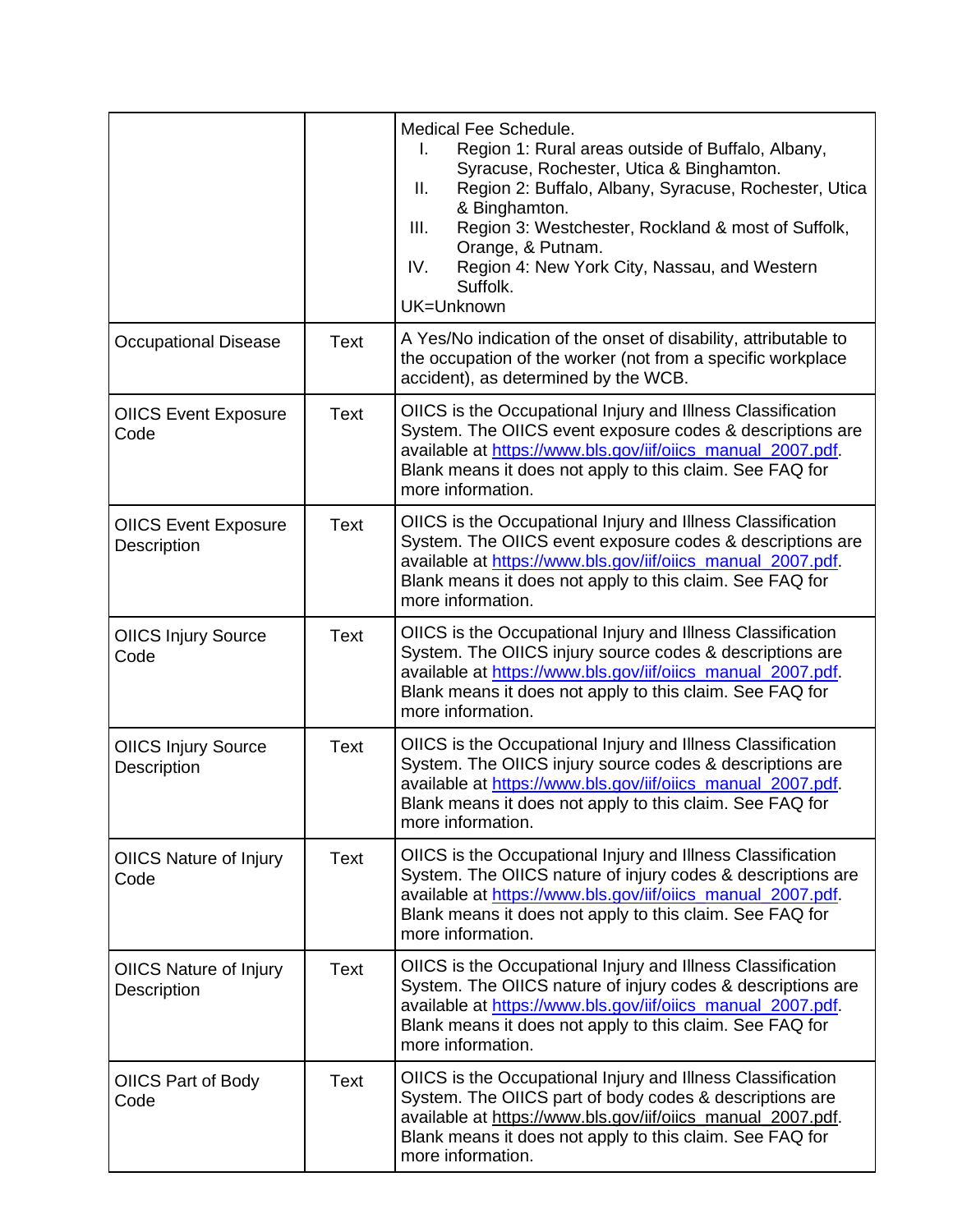| OIICS Part of Body<br>Description                   | <b>Text</b> | OIICS is the Occupational Injury and Illness Classification<br>System. The OIICS part of body codes & descriptions are<br>available at https://www.bls.gov/iif/oiics_manual_2007.pdf.<br>Blank means it does not apply to this claim. See FAQ for<br>more information.                                                                                                                                                                                                                                                                                                                                                                                                                                                                                                                                                     |
|-----------------------------------------------------|-------------|----------------------------------------------------------------------------------------------------------------------------------------------------------------------------------------------------------------------------------------------------------------------------------------------------------------------------------------------------------------------------------------------------------------------------------------------------------------------------------------------------------------------------------------------------------------------------------------------------------------------------------------------------------------------------------------------------------------------------------------------------------------------------------------------------------------------------|
| <b>OIICS Secondary</b><br><b>SourceCode</b>         | <b>Text</b> | OIICS is the Occupational Injury and Illness Classification<br>System. The OIICS secondary source codes & descriptions<br>are available at<br>https://www.bls.gov/iif/oiics_manual_2007.pdf<br>Blank means it does not apply to this claim. See FAQ for<br>more information.                                                                                                                                                                                                                                                                                                                                                                                                                                                                                                                                               |
| <b>OIICS Secondary</b><br><b>Source Description</b> | <b>Text</b> | OIICS is the Occupational Injury and Illness Classification<br>System. The OIICS secondary source codes & descriptions<br>are available at<br>https://www.bls.gov/iif/oiics_manual_2007.pdf<br>Blank means it does not apply to this claim. See FAQ for<br>more information.                                                                                                                                                                                                                                                                                                                                                                                                                                                                                                                                               |
| <b>PPD Non-Scheduled</b><br>Loss Date               | Date        | Date the claim was classified with a PPD Non-Scheduled<br>Loss injury.                                                                                                                                                                                                                                                                                                                                                                                                                                                                                                                                                                                                                                                                                                                                                     |
|                                                     |             | Permanent Partial Disability applies when part of the<br>employee's wage-earning capacity has been permanently<br>lost. There are two types of permanent partial disability<br>benefits, depending on the body part affected and the nature<br>of the permanent disability: schedule loss of use (SLU) and<br>non-schedule. Non-schedule Permanent Partial Disability<br>applies where the injury is to a body part or of a type other<br>than one of those listed on the "schedule" that defines SLU<br>injuries.                                                                                                                                                                                                                                                                                                         |
|                                                     |             | The severity of the disability is measured when the employee<br>has reached maximum medical improvement (MMI). MMI is<br>presumed to occur no more than two years after the date of<br>injury.                                                                                                                                                                                                                                                                                                                                                                                                                                                                                                                                                                                                                             |
| <b>PPD Scheduled Loss</b><br>Date                   | Date        | Date the claim was determined to be of a PPD scheduled<br>lossnature.                                                                                                                                                                                                                                                                                                                                                                                                                                                                                                                                                                                                                                                                                                                                                      |
|                                                     |             | Permanent Partial Disability applies when part of the<br>employee's wage-earning capacity has been permanently<br>lost. There are two types of permanent partial disability<br>benefits, depending on the body part affected and the nature<br>of the permanent disability: schedule loss of use (SLU) and<br>non-schedule. Schedule Loss of Use Permanent Partial<br>Disability applies when an employee has permanently lost<br>use of an upper extremity (shoulder, arm, hand, wrist, finger),<br>lower extremity (hip, leg, knee, ankle, foot, toe), or eyesight<br>or hearing. Compensation is limited to a certain number of<br>weeks based on the body part and severity of the disability,<br>according to a schedule set by law. Temporary benefits that<br>have been paid are deducted from the total SLU award. |
| PTD Date                                            | Date        | Date the claim was determined to be of a Permanent Total                                                                                                                                                                                                                                                                                                                                                                                                                                                                                                                                                                                                                                                                                                                                                                   |